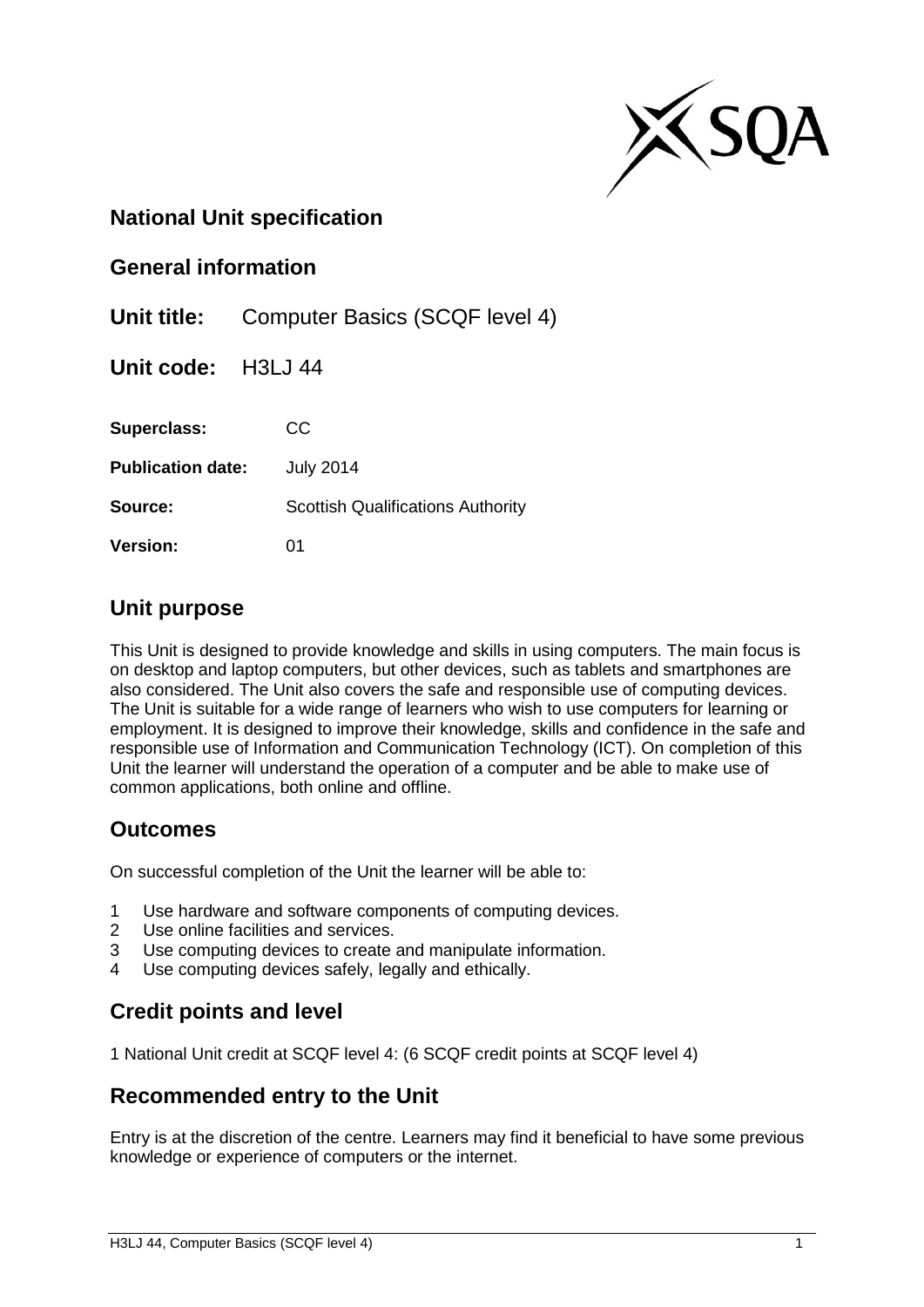# **National Unit specification: General information (cont)**

## **Unit title:** Computer Basics (SCQF level 4)

# **Core Skills**

Opportunities to develop aspects of Core Skills are highlighted in the Support Notes for this Unit specification.

There is no automatic certification of Core Skills or Core Skill components in this Unit.

## **Context for delivery**

If this Unit is delivered as part of a Group Award, it is recommended that it should be taught and assessed within the subject area of the Group Award to which it contributes.

## **Equality and inclusion**

This Unit specification has been designed to ensure that there are no unnecessary barriers to learning or assessment. The individual needs of learners should be taken into account when planning learning experiences, selecting assessment methods or considering alternative evidence.

Further advice can be found on our website **[www.sqa.org.uk/assessmentarrangements](http://www.sqa.org.uk/assessmentarrangements)**.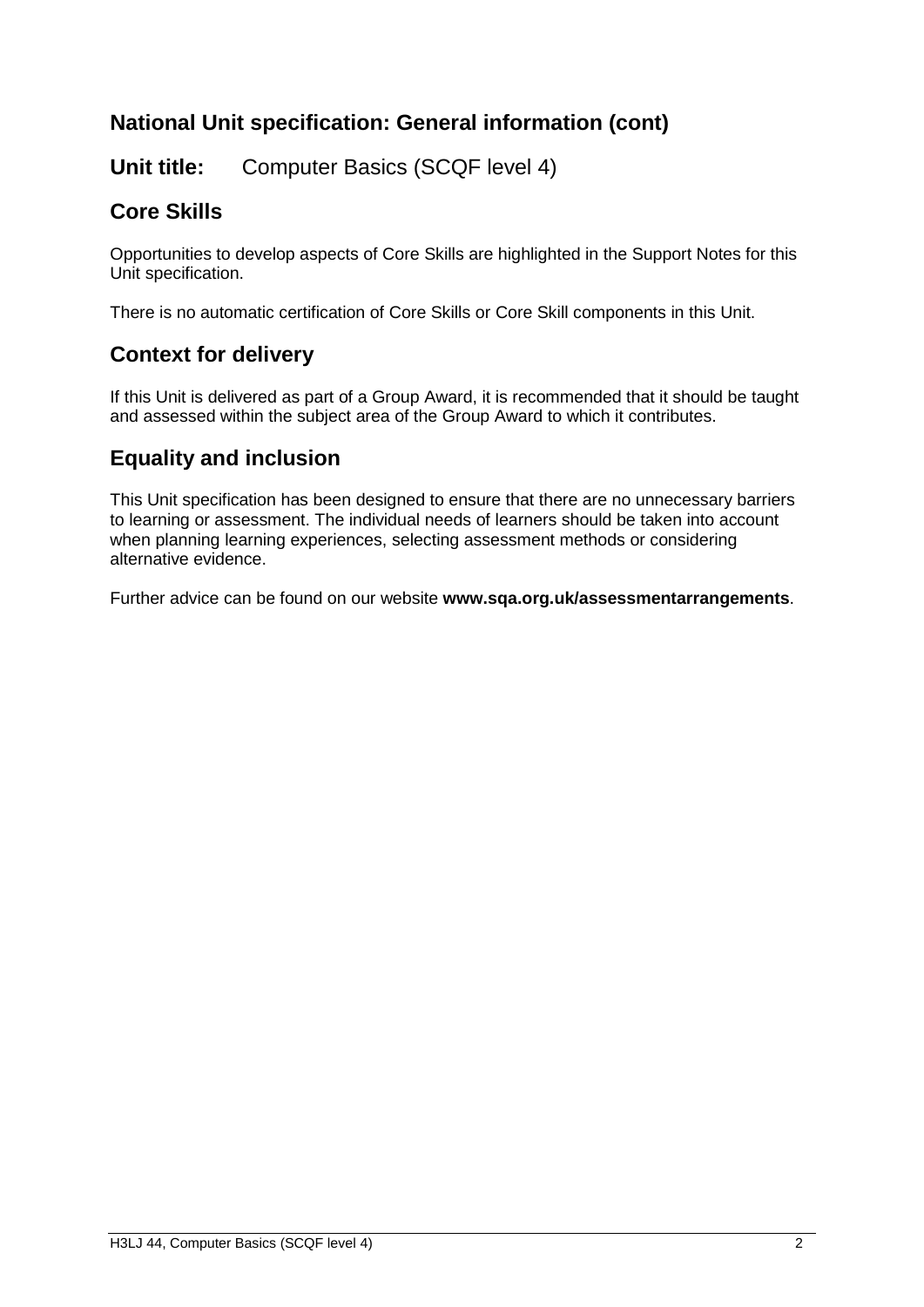# **National Unit specification: Statement of standards**

## **Unit title:** Computer Basics (SCQF level 4)

Acceptable performance in this Unit will be the satisfactory achievement of the standards set out in this part of the Unit specification. All sections of the statement of standards are mandatory and cannot be altered without reference to SQA.

## **Outcome 1**

Use hardware and software components of computing devices.

#### **Performance Criteria**

- (a) Use the main types of common computers.
- (b) Use the hardware components of common computers.
- (c) Use the software components of computers.

### **Outcome 2**

Use online facilities and services.

#### **Performance Criteria**

- (a) Identify the search facilities available on computing devices.
- (b) Find information using the search facilities.
- (c) Identify the online services available on computers.
- (d) Make use of online services.
- (e) Share information using online communication facilities.

### **Outcome 3**

Use computing devices to create and manipulate information.

#### **Performance Criteria**

- (a) Describe different types of media that can be used to present information.
- (b) Select the most appropriate media for different purposes and audiences.
- (c) Create information that includes at least two types of media.
- (d) Manipulate information using editing facilities including cut, copy and paste.
- (e) Complete online forms.

### **Outcome 4**

Use computing devices safely, legally and ethically.

#### **Performance Criteria**

- (a) Hardware is handled correctly.
- (b) Software is used to perform customisations.
- (c) Describe and adhere to safe-use procedures.
- (d) Describe and adhere to legal requirements and local restrictions.
- (e) Describe and adhere to ethical considerations.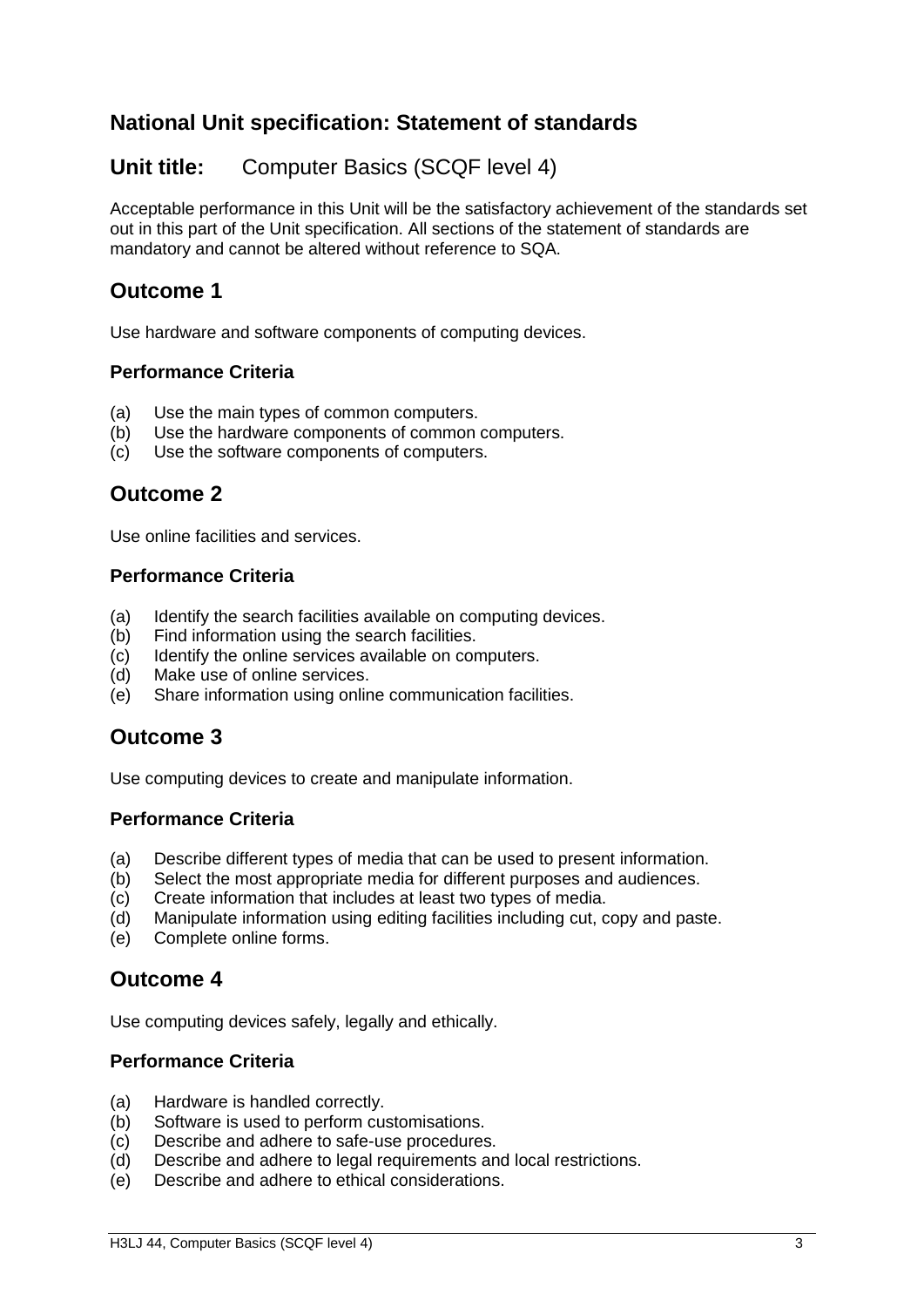# **National Unit specification: Statement of standards (cont)**

**Unit title:** Computer Basics (SCQF level 4)

#### **Evidence Requirements for this Unit**

Evidence is required to demonstrate that learners have achieved all Outcomes and Performance Criteria.

The evidence for this Unit may be written or oral or a mix of these. Evidence may be stored in a range of media, including audio and video. The evidence must span a range of computing devices, which must include, but need not be limited to, a standard personal computer, ie a desktop or laptop computer. Learners may produce evidence of competence on other contemporary computing devices.

Evidence is required for two types of competence: evidence of cognitive competence (knowledge and understanding) and evidence of practical competence (practical abilities). Evidence of cognitive competence may be sampled across the knowledge domain defined by this Unit specification, so long as the sample is unknown, and unpredictable, to the learner. Evidence of practical competence may not be sampled, and must span more than one computing device. Where sampling is used to assess the learner's knowledge and understanding, an appropriate pass mark should be set.

Evidence must be produced under controlled conditions. Evidence of cognitive competence should be produced, without reference to material, under supervision. Evidence of practical competence may be produced over an extended period of time; but where it is generated without supervision some means of authentication must be carried out.

If a traditional test is used to assess the learner's knowledge and understanding, this test should be timed and should be completed in a single assessment occasion ('sitting').

The evidence (of both cognitive and practical competences) may be produced on any appropriate medium (text, audio or video or a combination of these). Successful demonstration of practical competences must be recorded in an appropriate format.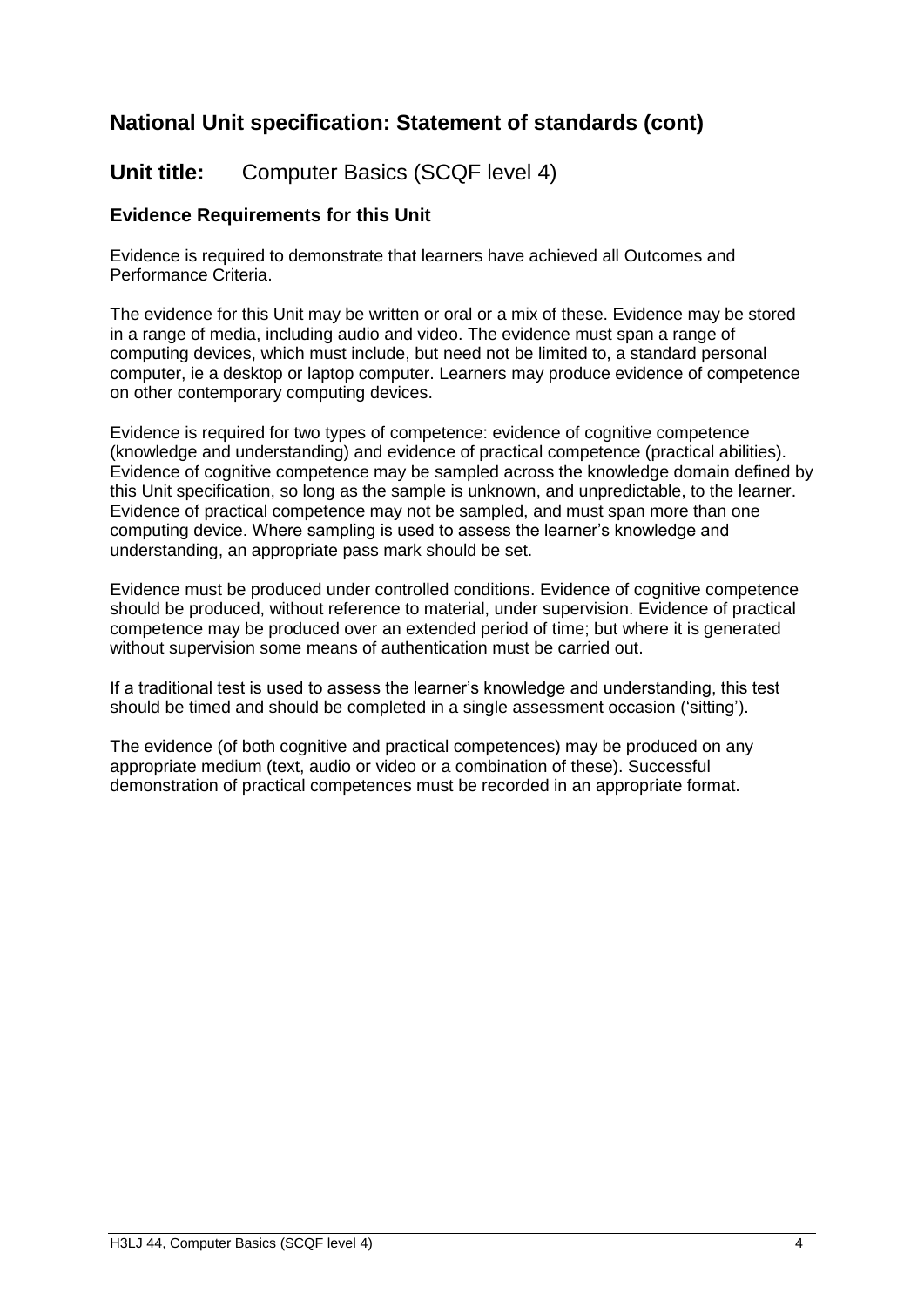

## **National Unit Support Notes**

# **Unit title:** Computer Basics (SCQF level 4)

Unit Support Notes are offered as guidance and are not mandatory.

While the exact time allocated to this Unit is at the discretion of the centre, the notional design length is 40 hours.

### **Guidance on the content and context for this Unit**

The purpose of this Unit is to provide learners with knowledge and skills in the use of desktop/laptop PCs. Other devices, such as smartphones and tablets may also be covered.

Although the focus for the Unit is on practical competencies, it also seeks to provide learners with knowledge and understanding of operating principles and safe working practices, so that they can transfer their knowledge and skills to future platforms. For example, learners should be familiar with the concept of a user interface (UI) and appreciate that UI is a key (and variable) feature of every computing device.

An important aspect of this Unit is online safety. Safe practices should be emphasised and learners should be introduced to the basic legal constraints on their use of computing devices including introduction to Intellectual Property Rights (IPR). At this level it is important that this is presented appropriately, eg downloading music, games or videos. The ethics of computer use provides scope to discuss a number of contemporary issues including cyber bullying and privacy concerns.

#### **Outcome 1**

The main focus of the Unit is on traditional desktop and laptop computers, but other devices such as smartphones and tablets may also be used.

Hardware components should include displays (including touchscreens) and other input/output devices, such as keyboards, mice and printers.

Software components should include the operating system, applications software (both online and offline) and utility programs, such as backup and security software.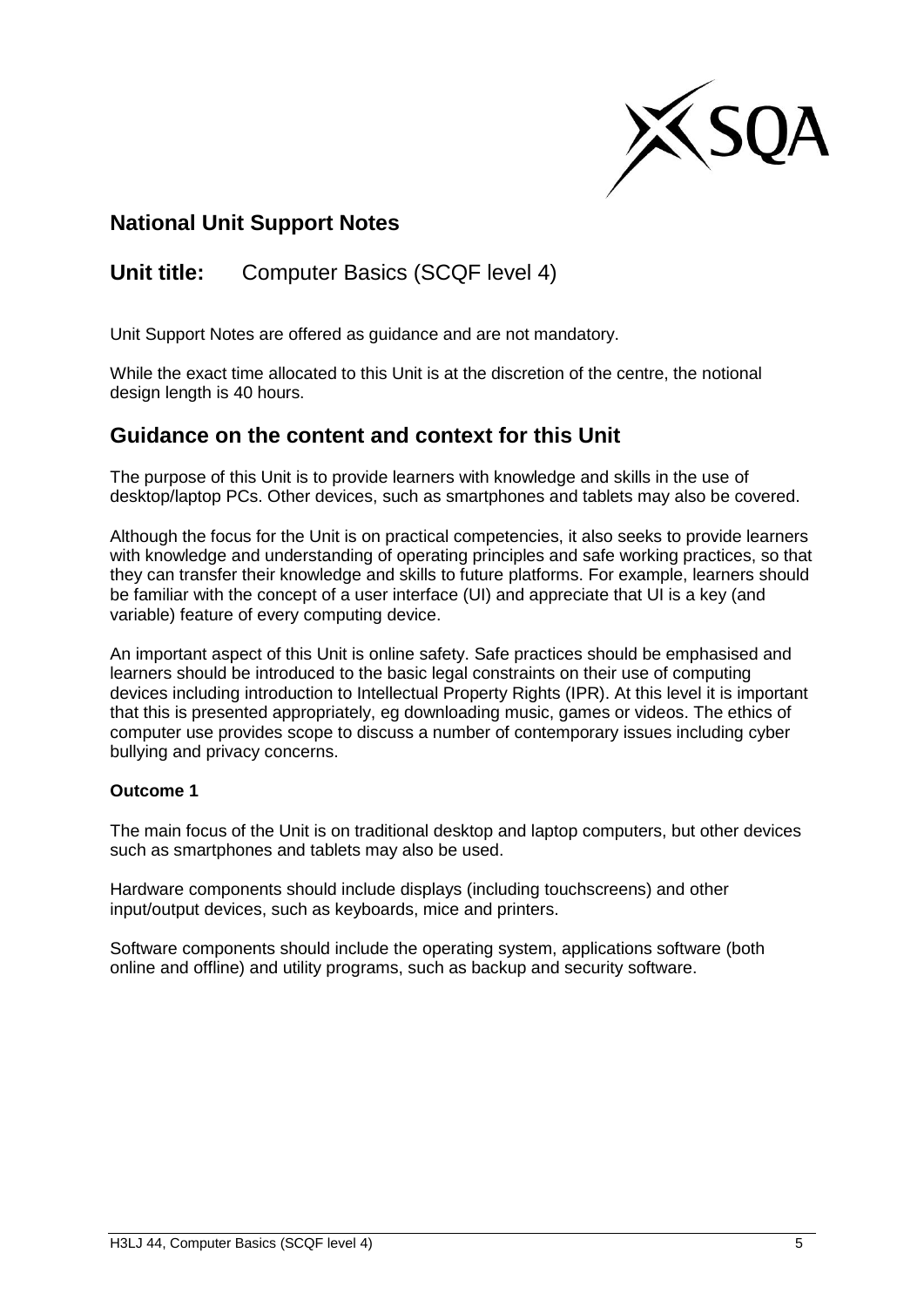# **National Unit Support Notes (cont)**

## **Unit title:** Computer Basics (SCQF level 4)

#### **Outcome 2**

This Outcome focuses on using of the internet to locate and communicate information. Learners should know how to establish an internet connection and make use of browser software. They should know how to construct effective searches and evaluate the quality and accuracy of the information found.

They should be aware of the range of services available online, including public services (local and central government, NHS), online shopping, online banking and money management, social software (eg Facebook™, Twitter™), photo sharing and skills and careers information (including job hunting).

They should also know how to set up and use an email account and be able to share information using email and other facilities such as social networking sites, cloud-based file storage and blogs.

#### **Outcome 3**

Learners should be aware of the different types of media that can be used to present information, including text, graphics, audio and video. They should be able to select the most appropriate media for different purposes and audiences and use online and offline tools to create information create information that includes at least two types of media. They should also be able to manipulate information using editing facilities such as cut, copy and paste and be able to complete online forms accurately.

#### **Outcome 4**

Learners should be aware of correct handling of hardware. They should be able to use software to perform customisations, such as browser and social networking site security settings. They should be aware of safe use procedures such as choosing secure passwords and restricting the amount of personal information available online and should know about legal requirements (such as the Compute Misuse Act) and local restrictions like Acceptable Use Policies. They should also be aware of ethical considerations such as intellectual property rights, behaving in an acceptable manner online (netiquette) and respecting the privacy of others.

### **Guidance on approaches to delivery of this Unit**

A practical hands-on approach to learning should be adopted to engage learners and exemplify key concepts. However, all practical activities should be underpinned with appropriate knowledge before learners commence these activities.

It is recommended that learners gain hands-on experience of at least one example of each type of software mentioned in these support notes. While teaching will necessarily focus on a specific product, the generic features of the class of software should be emphasised.

It is important that learners develop an appropriate technical vocabulary. Terminology and underpinning knowledge should be introduced in a practical context.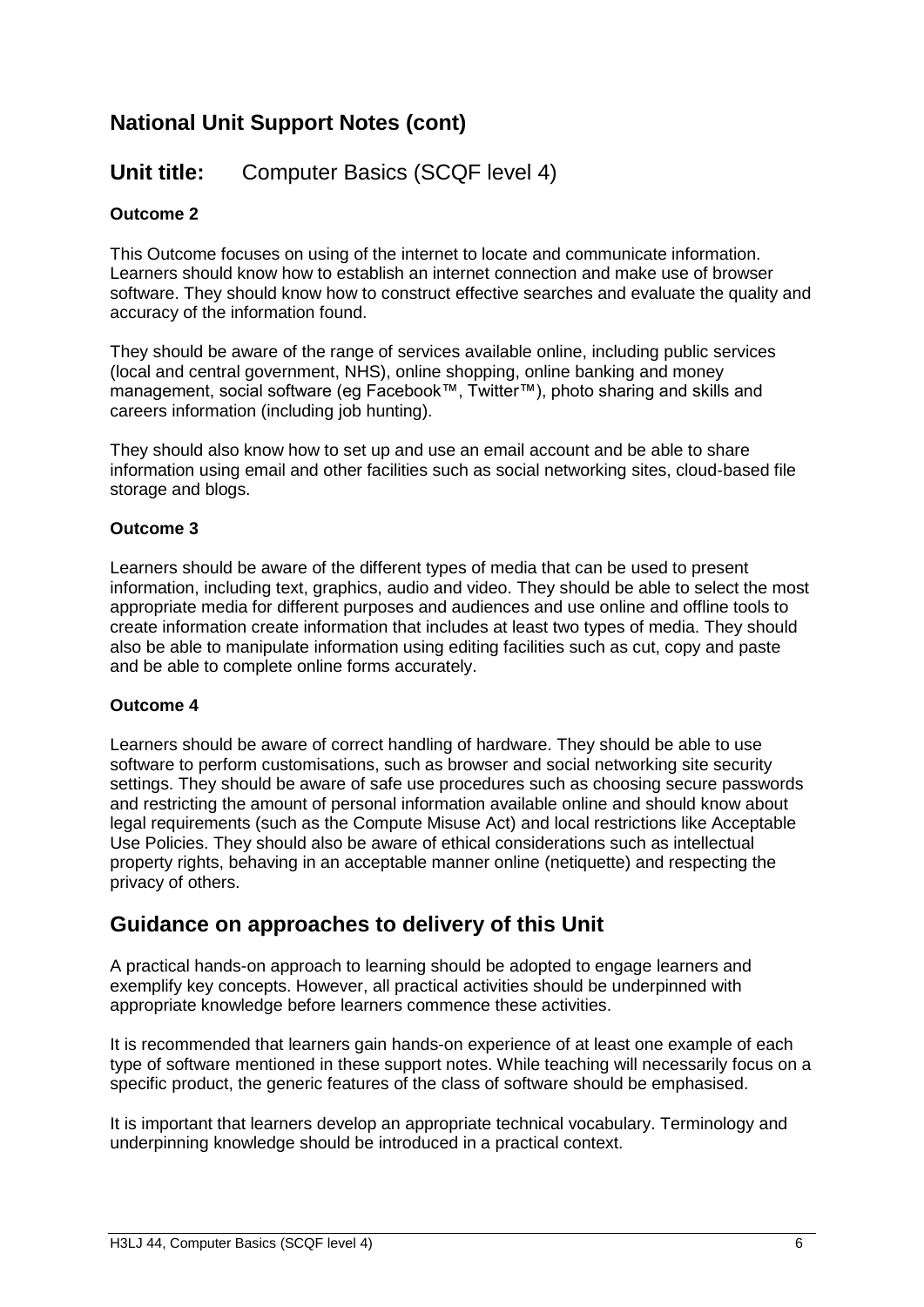# **National Unit Support Notes (cont)**

## **Unit title:** Computer Basics (SCQF level 4)

The actual distribution of time between Outcomes is at the discretion of the centre. However, one possible approach is to distribute the available time as follows:

Outcome 1: 8 hours Outcome 2: 12 hours Outcome 3: 12 hours Outcome 4: 8 hours

Throughout this Unit, learner activities should relate to their personal or vocational interests. For example learners should visit websites and chat rooms, and download content relating to their academic work, hobbies and pastimes, recreational and entertainment preferences or other topics that can genuinely hope to stimulate their interest. Teaching should be exemplified in terms of services and technologies that are appropriate for the learner, which they can relate to and are likely to use, such as community sites or online travel sites. The use of case studies is recommended.

This Unit may be delivered stand-alone or in conjunction with other Units. Where it is delivered alongside other Units, there is an opportunity to contextualise this Unit in terms of the contents of the other Unit(s) since this Unit's contents are generic.

#### **Guidance on approaches to assessment of this Unit**

Evidence can be generated using different types of instruments of assessment. The following are suggestions only. There may be other methods that would be more suitable to learners.

Centres are reminded that prior verification of centre devised assessments would help to ensure that the national standard is being met. Where learners experience a range of assessment methods, this helps them to develop different skills that should be transferable to work or further and higher education.

Learners should produce evidence using contemporary computing devices including smartphones, tablets and network devices. A range of assessment approaches may be taken. The simplest approach would be to assess the two types of competence separately: one assessment of knowledge and understanding, and one assessment of practical abilities.

The assessment of knowledge and understanding would sample from all of the knowledge contained within the Unit. In this scenario, the assessment could be a restricted response test, such as a multiple-choice test consisting of 20 questions with a pass mark of 12 (assuming each question had four possible answers (A–D)).

The practical assessment could consist of observation of the learner over an extended period of time. In this scenario, the assessor would complete an observation checklist over an extended period of time, completing the checklist as s/he observed the learner perform specific tasks, such as copying information.

Some of the observations would have to be conducted over an extended period of time (such as safe use) to ensure that the learner consistently demonstrates the skill. Using this approach, two pieces of evidence (only) would be produced: a completed test and a completed observation checklist. No further evidence would be necessary.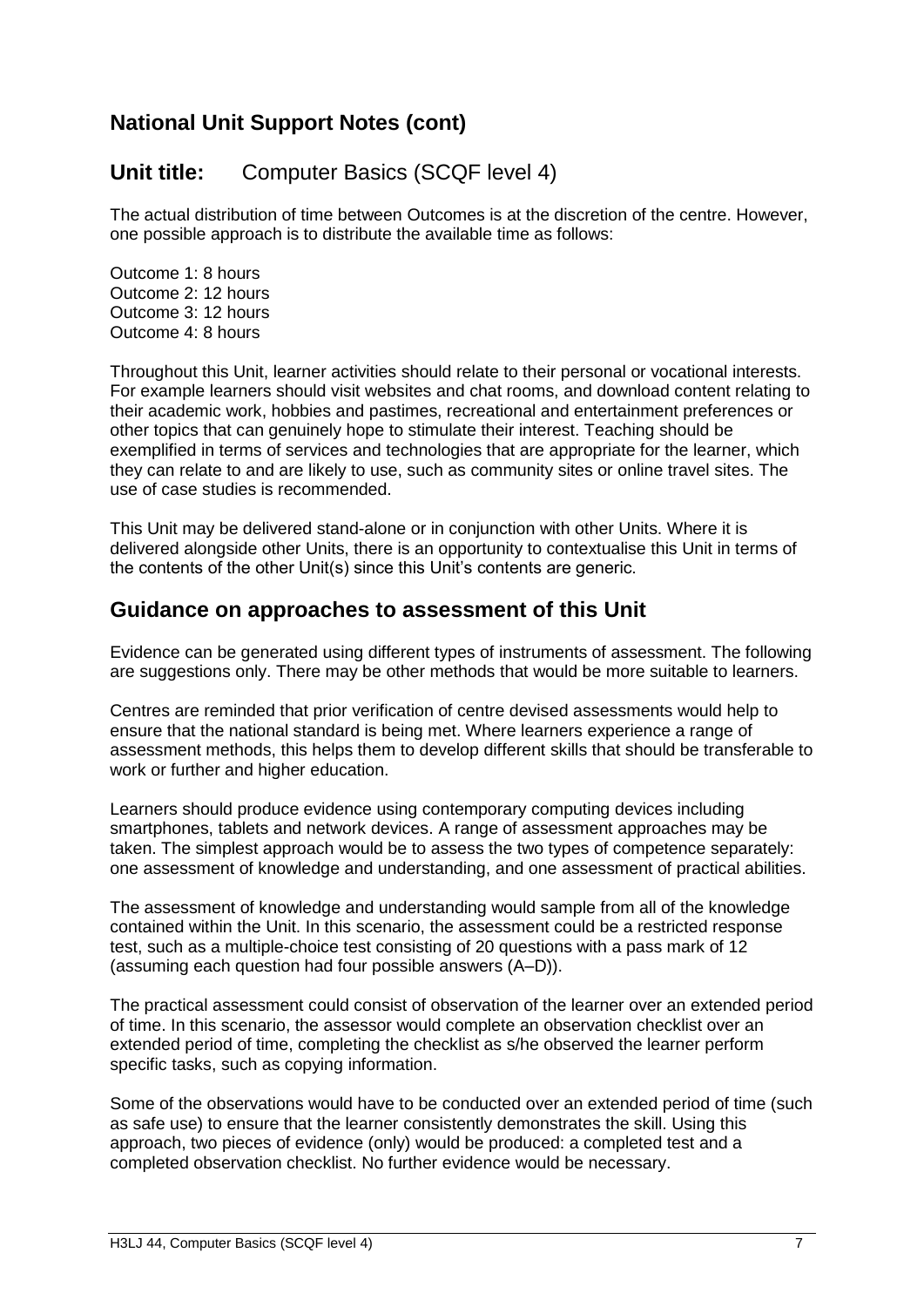# **National Unit Support Notes (cont)**

# **Unit title:** Computer Basics (SCQF level 4)

A more integrated approach to assessment could be taken. For example, the learner could create and maintain a portfolio of evidence, comprising their identifications and descriptions, along with the products of their practical work. In this scenario, it would not be appropriate to sample the evidence of cognitive competencies since the assessment would take place over an extended period and would be generated 'naturally', as the learner produced the work. Where evidence of practical competence is generated without supervision some means of authentication should be carried out, such as oral questioning.

The portfolio could be paper (in which case it would contain written work and printouts of practical work) or electronic (in which case it would contain digital artefacts or links to them). The e-portfolio could be in the form of a web log (blog), which could be a diary of their activities throughout the Unit. This would record, in writing and via embedded objects (or links to them), learner's daily activities, which would provide the necessary demonstrations of cognitive and practical competencies.

### **Opportunities for e-assessment**

E-assessment may be appropriate for some assessments in this Unit. By e-assessment we mean assessment which is supported by Information and Communication Technology (ICT), such as e-testing or the use of e-portfolios or social software. Centres which wish to use e-assessment must ensure that the national standard is applied to all learner evidence and that conditions of assessment as specified in the Evidence Requirements are met, regardless of the mode of gathering evidence. The most up-to-date guidance on the use of e-assessment to support SQA's qualifications is available at **www.sqa.org.uk/e-assessment**.

## **Opportunities for developing Core and other essential skills**

There are opportunities within this Unit to develop learners' Core Skills in *Information and Communication Technology (ICT)* at SCQF level 4. For example, their use of computing devices in Outcomes 2 and 3 will contribute towards some of *the Information and Communication Technology (ICT)* skills defined within the Core Skill specification.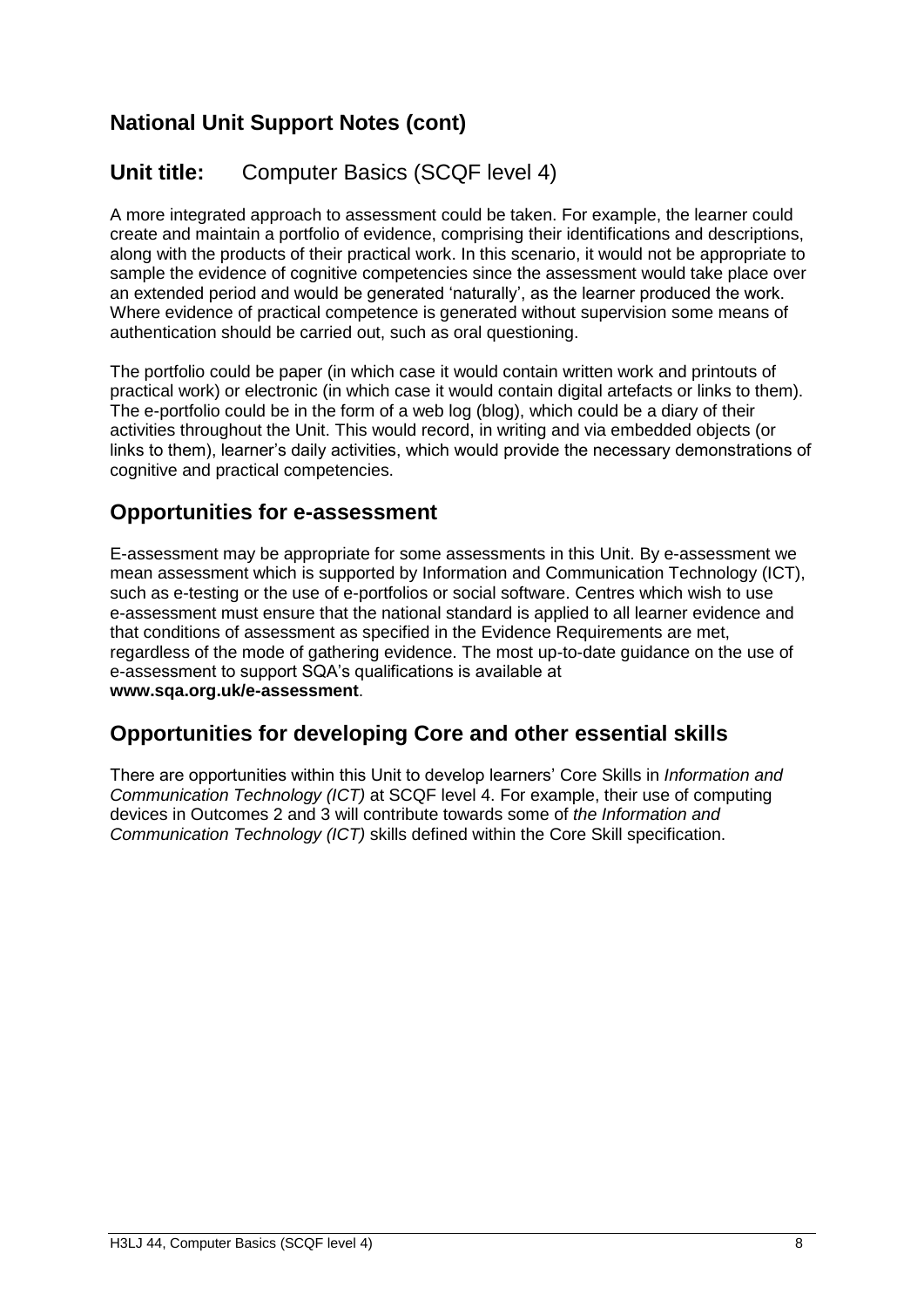# **History of changes to Unit**

| <b>Version</b> | <b>Description of change</b> | <b>Date</b> |
|----------------|------------------------------|-------------|
|                |                              |             |
|                |                              |             |
|                |                              |             |
|                |                              |             |
|                |                              |             |
|                |                              |             |
|                |                              |             |
|                |                              |             |

© Scottish Qualifications Authority [year]

This publication may be reproduced in whole or in part for educational purposes provided that no profit is derived from reproduction and that, if reproduced in part, the source is acknowledged.

Additional copies of this Unit specification can be purchased from the Scottish Qualifications Authority. Please contact the Business Development and Customer Support team, telephone 0303 333 0330.